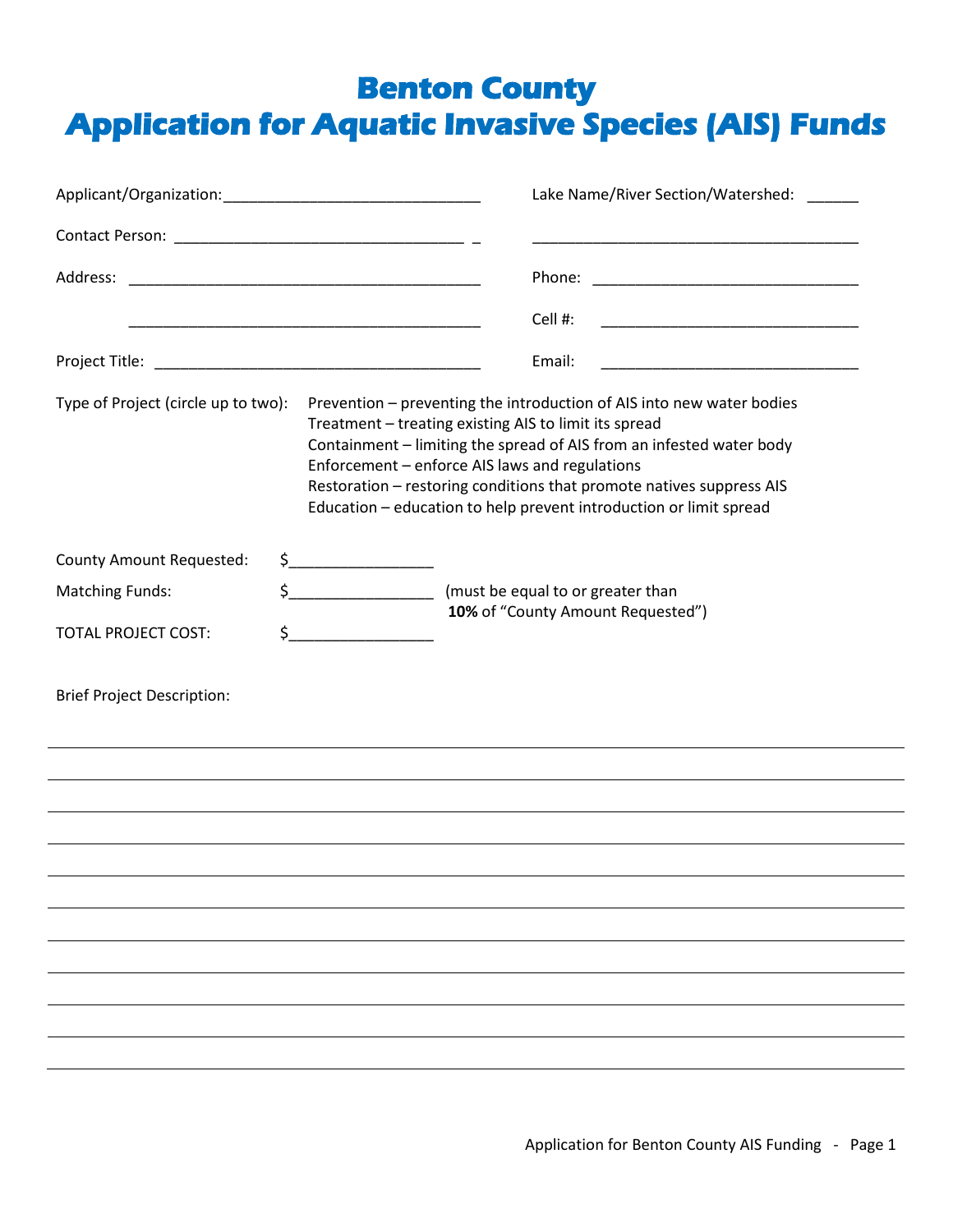## **FUNDING REQUIREMENTS AND CONDITIONS**

- 1) All funding recipients will be required to submit a brief written report (less than one page), within one hundred and twenty (120) days after completion of the project.
- 2) Only expenditures that take place **after** grant application approval by the Benton County Board of Commissioners will be eligible for reimbursement.
- 3) Funding is provided on a reimbursement basis. A letter requesting reimbursement, along with appropriate receipts or invoices from contractors, suppliers or venders, and accounting for expenses, must be submitted prior to issuing funds.
- 4) Funds cannot be used for purchasing or supplying food.
- 5) Total matching funds (cash, plus in-kind) must be equal to or greater than 10% of the amount requested. Applicant expenditures incurred prior to application approval can be included within matching funds. In-kind matching funds are permitted at a Labor Cost rate of \$16.00 per hour.
- 6) All funding requests must be approved by the Benton County AIS Task Force and/or Benton County Commissioners.
- 7) Funding request over \$2,500 will need Benton County Board approval. Funding request of \$2,500 or less may be approved by the Benton County AIS Task Force.
- 8) Funding levels will vary and there may be times when no funding is available. Annually, the AIS Task Force will establish an overall budget for Special Project Grants, as well as a funding cap per project. Unspent Special Project Grant Funding will be rolled into the AIS General Fund.
- 9) Upon County Board approval (if required), applicants may begin their project after the date listed in the "Benton County Board Action" section of this application and the final approval of any required DNR permits.
- 10) If project has not started within one (1) year following County Board approval, the application shall be void. If more than one (1) year is required, the applicant may apply in writing for a one (1) year extension. Requests for extensions must be submitted in writing, prior to the one (1) year anniversary of the initial County Board approval. Extensions are granted at the sole discretion of the County Board, upon receiving recommendation from the AIS Task Force.

Mail completed application to: Benton County Government Center Attn: Roxanne Achman 531 Dewey Street, P.O. Box 129 Foley, MN 56329

or email the completed application to: RAchman@co.benton.mn.us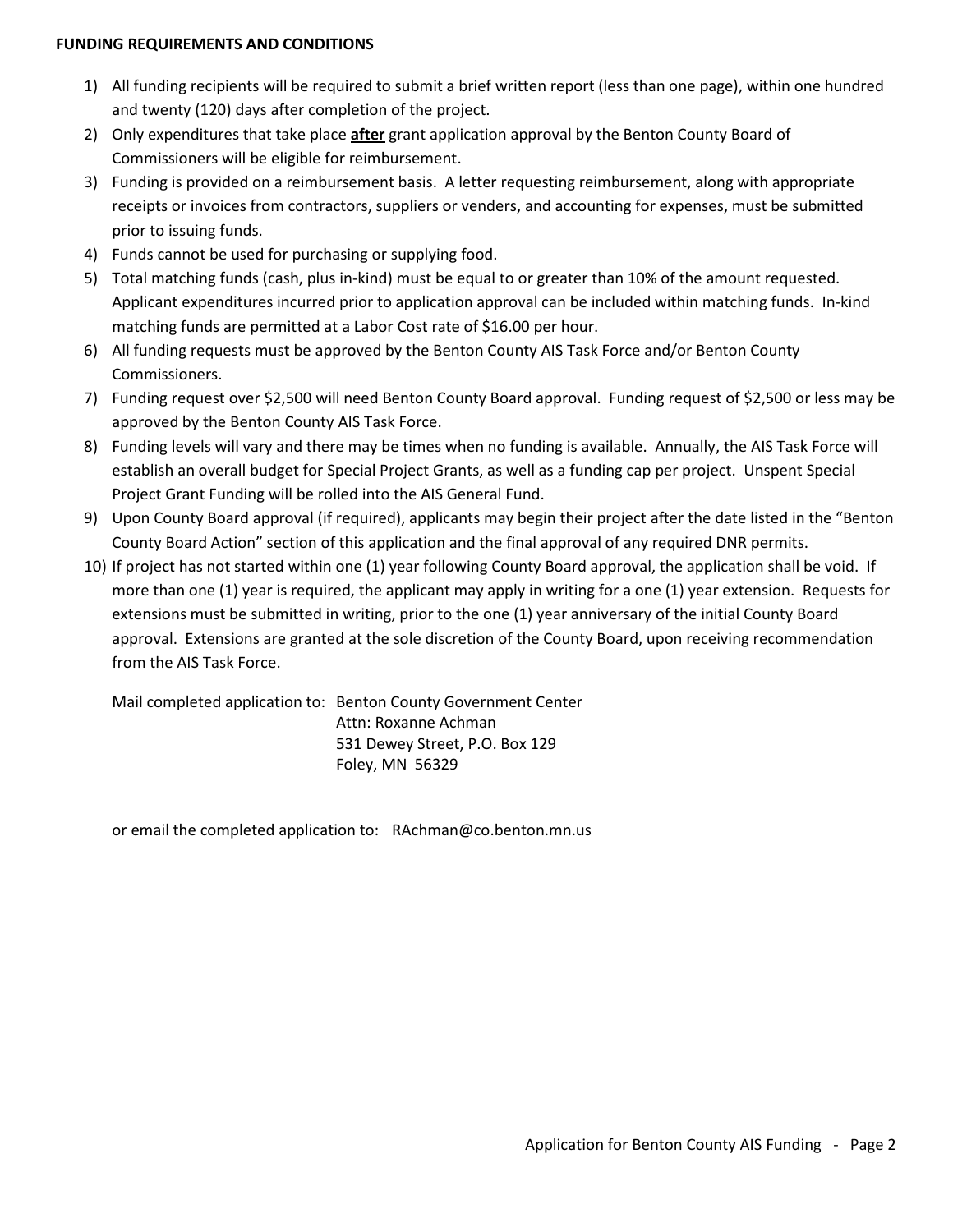## **FUNDING CONSIDERATIONS**

- 1) Five types of projects will receive funding consideration: Prevention, Treatment, Containment, Restoration, Enforcement, and Education.
- 2) Projects addressing either Prevention or Treatment will receive top priority funding consideration.
- 3) As indicated within the governing legislation, funding is intended to "prevent the introduction or limit the spread of aquatic invasive species..."
- 4) Definitions for the project types are as follows:

Prevention – preventing the introduction of AIS into new water bodies

Treatment – treating existing AIS to limit its spread

Containment – limiting the spread of AIS from an infested water body

Enforcement – enforce AIS laws and regulations to prevent their introduction or limit their spread Education – education to help prevent introduction or limit spread

- 5) The amount and percentage of applicant matching funds will be a consideration in the application approval process.
- 6) Benton County AIS Funding is intended to enhance AIS efforts and not replace existing AIS expenditures. Where applicable to the application, applicants may list existing AIS expenditures as a source of matching funds.
- 7) Although dependent upon funding availability and the number of applications received, the AIS Task Force will attempt to distribute funding among applicants, based upon funding considerations.
- 8) Funding is intended to be utilized primarily by Lake Associations, partnering conservation organizations, formal and informal, located or working within Benton County.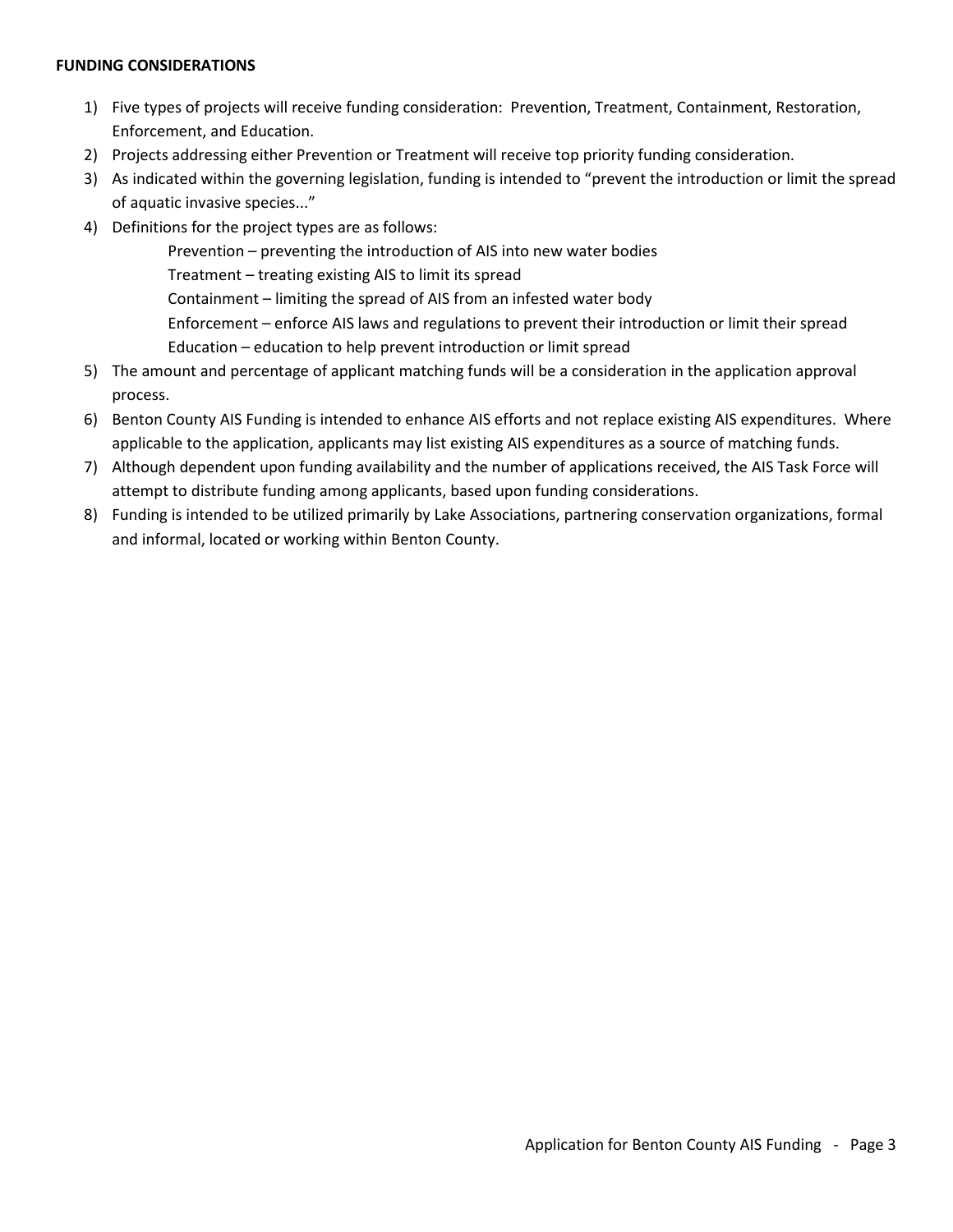**PROJECT INFORMATION**: Please, limit your responses to the area provided on this page.

- 1) Project Narrative Include the following:
	- (A) describe the AIS issue to be addressed
	- (B) detail the project goals

- 2) Project Timeline Include the following:
	- (A) provide key dates (i.e. timeline) for the project
	- (B) include within the timeline what work will take place to address the AIS issue and any foreseen potential delays

3) Required Approvals - List and describe any required permits or approvals (including landowners) to be obtained, prior to project implementation. Are DNR Permits required\* (circle one)? YES NO If yes, DNR Permit Number: \_\_\_\_\_\_\_\_\_\_\_\_\_\_. *\*Note that required DNR permits must be received before project funding can be finalized.*

4) Project Partners - Provide names and affiliations of partners directly involved in this project.